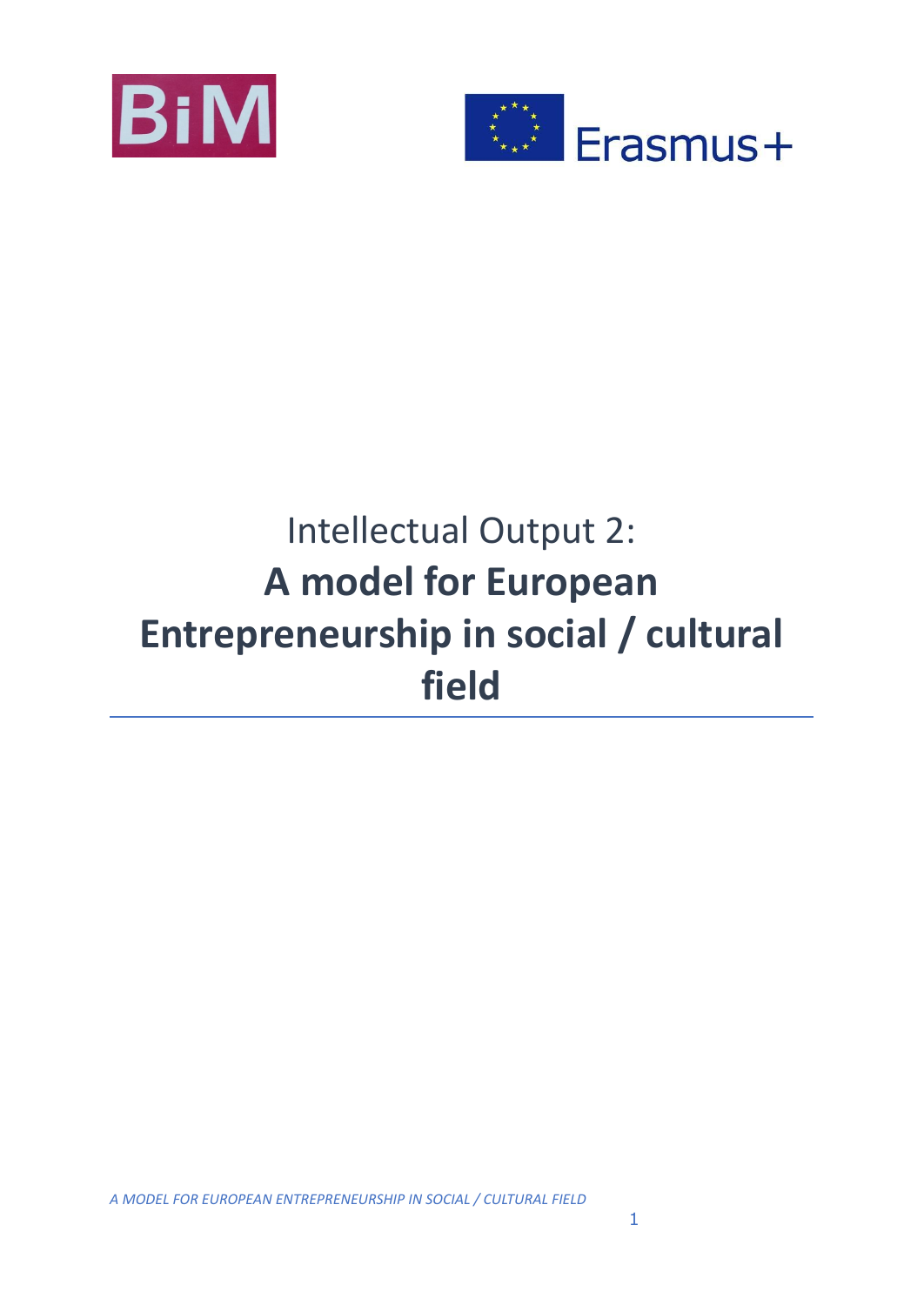



#### Authors:

**Interacting S.L.** | Madrid, Spain Youth Power | Nicosia, Cyprus **EURASIA NET** | Marseille, France Youth Center of Epirus | Ioannina, Grece **Euro-net** | Potenza, Italy **Stichting chain foundation** | Amsterdam, Netherlands **THE NERVE CENTRE** | Derry, United Kingdom



**"Borders in the Mind" project: approved by the European Commission under the programme "Erasmus+ – KA2 – Strategic Partnership for Adult Education" Project no. 2018-1-ES01-KA204-050833**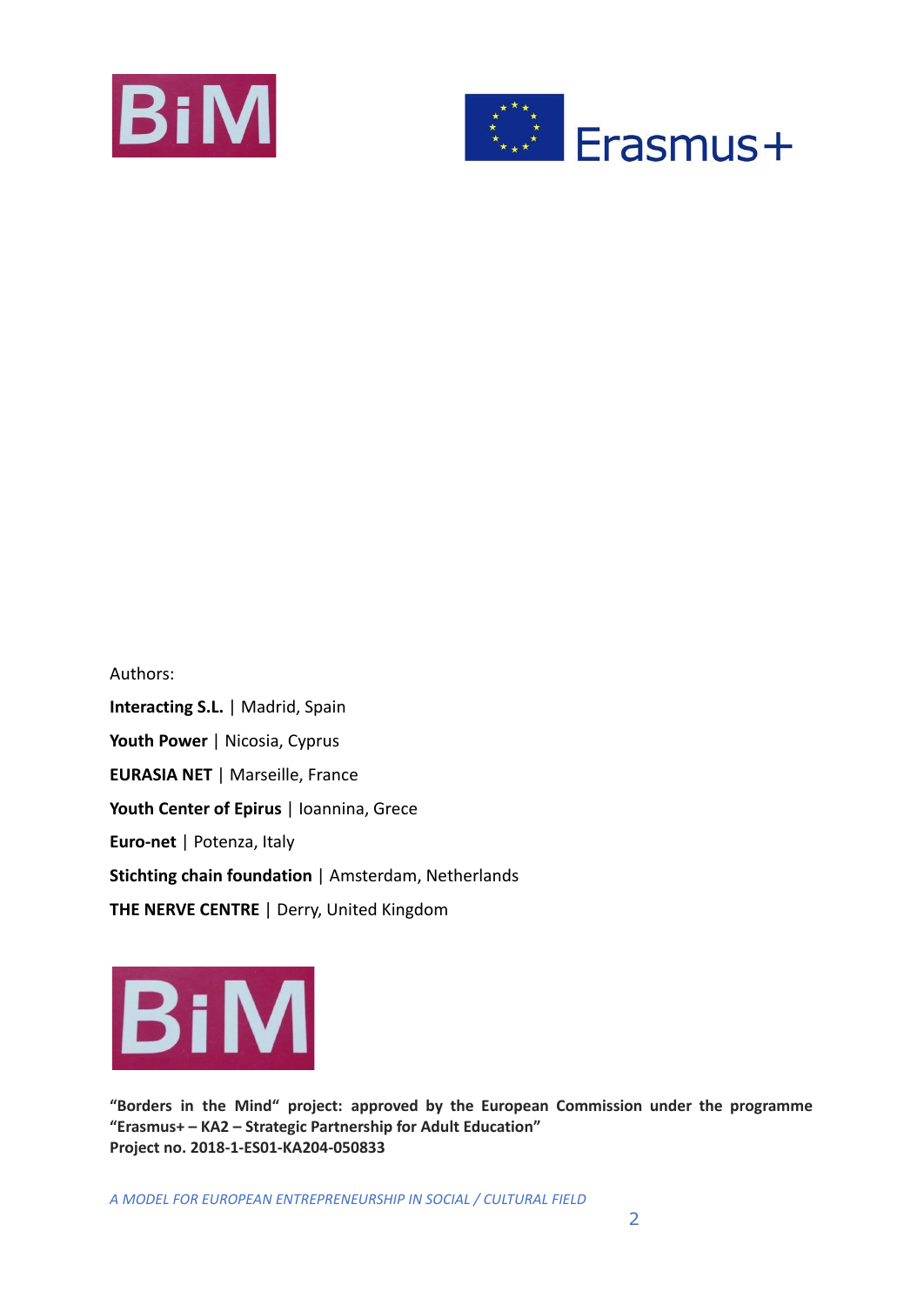





"This project is funded by the European Commission. This publication reflects the views only of the author, and the Commission/National Agencies cannot be held responsible for any use which may be made of the information contained therein."

#### **Contents:**

| Introduction                   |                                                           |    |
|--------------------------------|-----------------------------------------------------------|----|
|                                | Step 1 : FROM THE IDEA TO THE IMPLEMENTATION :            | 6  |
| <b>FORMALIZE AND STRUCTURE</b> |                                                           |    |
| A-                             | Feasibility: legal obligations                            | 6  |
| $B -$                          | Relevance                                                 | 8  |
| $C-$                           | The Logical Framework and the charter                     | 9  |
|                                | <b>Step 2: NETWORKING AND INSPIRATION</b>                 | 10 |
|                                | Step 3: THE OFFICIAL WRITTEN PRESENTATION OF YOUR PROJECT | 11 |
| ❖                              | The business model                                        | 11 |
| ❖                              | The business plan                                         | 11 |
| ❖                              | Table of contents of the business plan                    | 12 |
| ❖                              | The operational plan:                                     | 13 |
|                                | Step 4 : GET FUNDING, SETUP THE ENVERINMENT AND MEASURE   |    |
| <b>IMPACT</b>                  |                                                           | 15 |
| ❖                              | Funding                                                   | 15 |
| ❖                              | Setup the environment                                     | 15 |
| ❖                              | Monitor and evaluate your impact                          | 17 |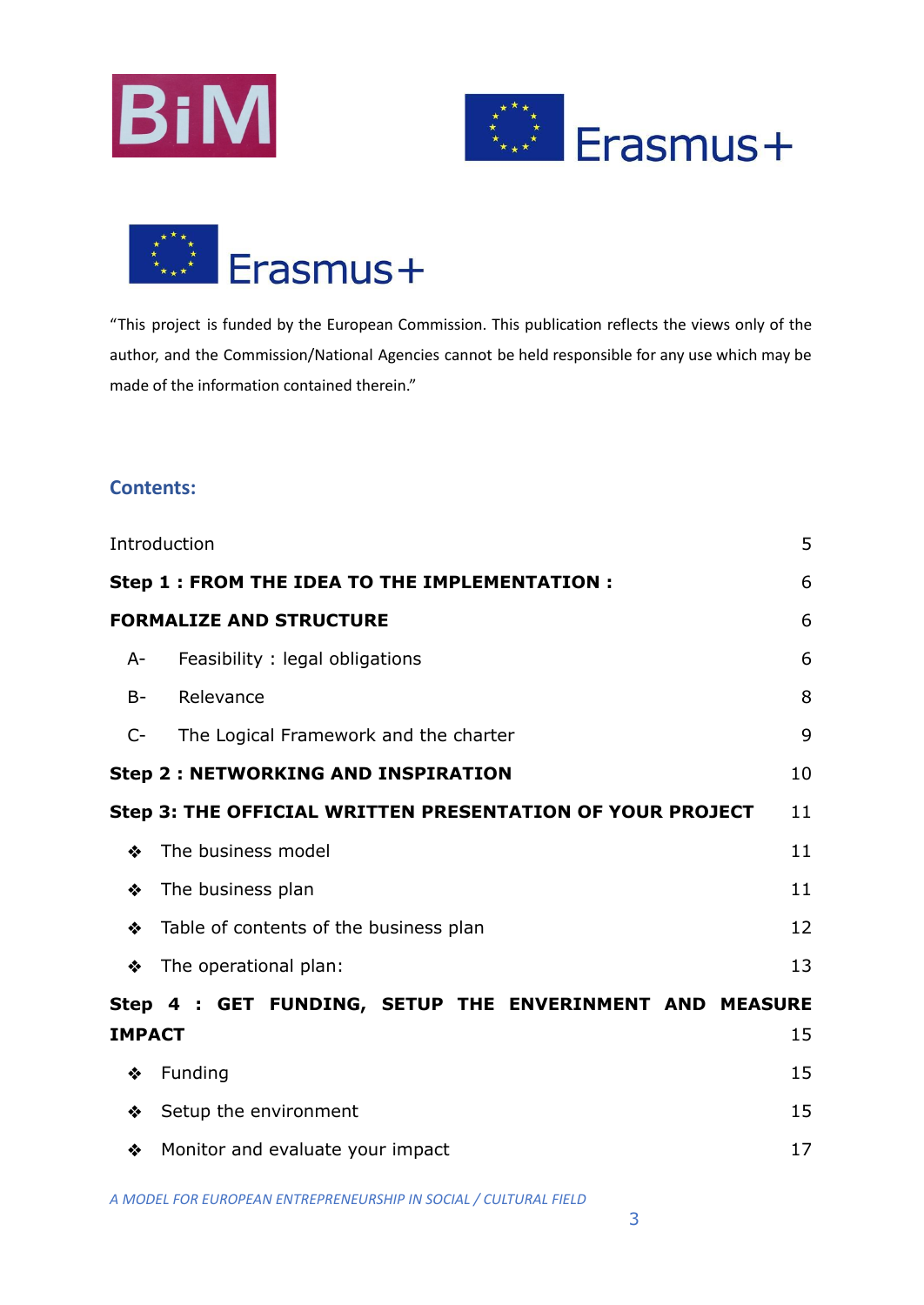



#### **Step 5: GET SOME [SUPPORT](#page-19-0)** 18

**[CONCLUSION](#page-20-0)** 19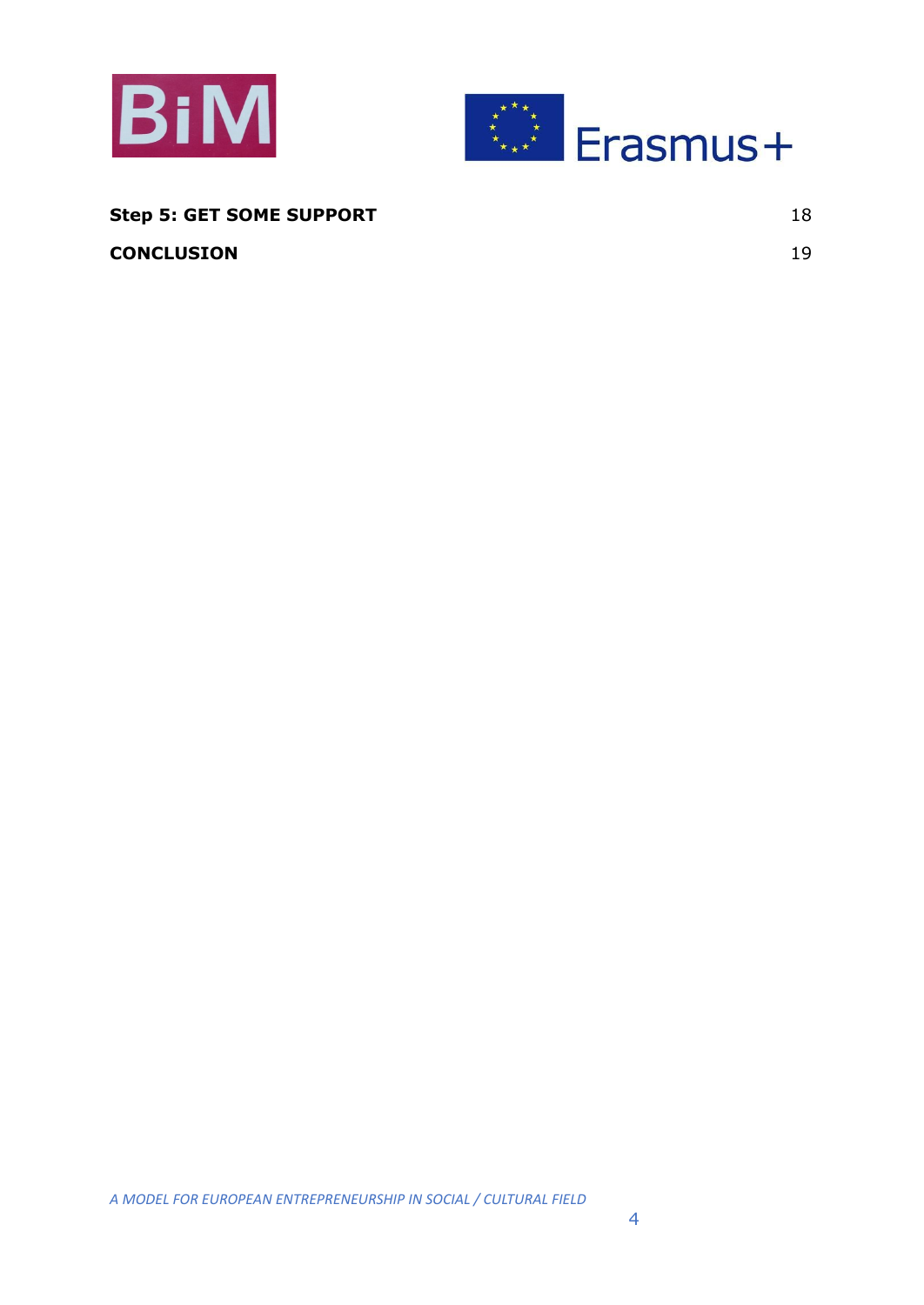



## **I want to launch my project : Steps to develop your social or cultural enterprise**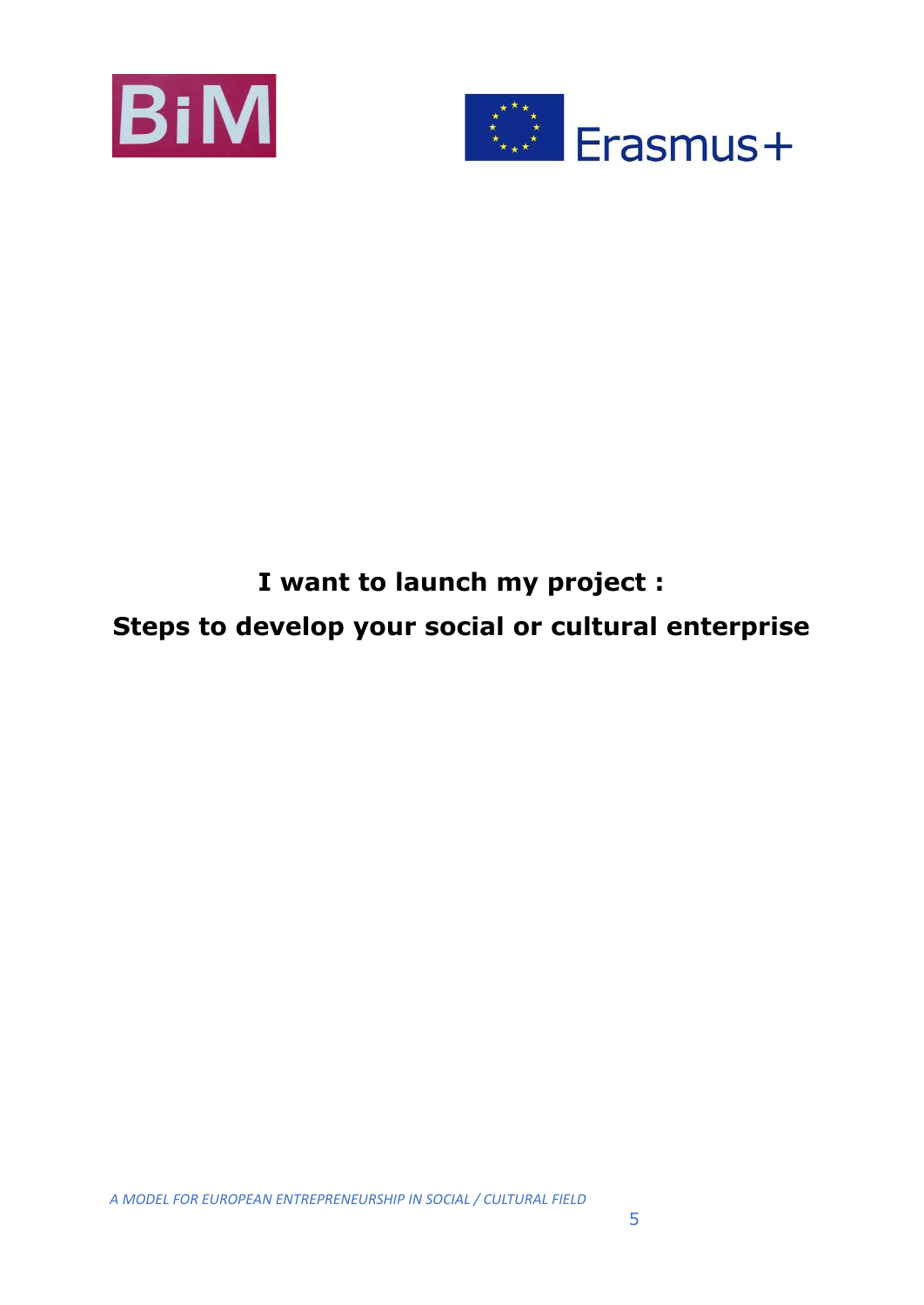



## <span id="page-5-0"></span>Introduction

## **I want to launch my project : Steps to develop your social or cultural enterprise**

Today we are facing challenges : unemployment, inequality, poverty, global warming, and many more. This may be our world today but it does not have to stay this way. We have the power to act and together we can make a difference !

But the big question is ; how do you launch your own social enterprise ?

There are many reasons why you might consider becoming an entrepreneur and start a business; from the will to become your own boss to avoid a corporate career, to the will of changing the world. If the idea of creating its own business is attractive, you also have to keep in mind that it will be a lot of intense and hard work. Moreover, choosing to be a social entrepreneur is even more difficult, due to the diversity in your objectives (financial outcomes, but also social and environmental).

Before starting to launch your project, you should take time to think about your motivations, what you will consider as success and failure, and what you want to achieve in the short and in the long term. As it will be a long path, paved with number of attempts to reach success, be sure to be ready for this; you will need a huge amount of motivation. And this motivation has to be lead to creating a change, doing well and improving existing services rather than money.

Create a social enterprise will be as serious as starting a commercial business, as you will be expected to generate profits while creating concrete positive changes to society.

The partners of the project "Borders in the Mind", actors of mobility and entrepreneurship, joined the consortium in order to help people to go through their own barriers and build their social and cultural enterprise project. We want to inspire people who are willing to get involved in this adventure by developing their own projects.

So you will find some esential keys in this guidebook to launch and build your project step by step. This guide will accompagn you during all your project.

Once you will be aware of key steps, then, let's go! Creating your own social enterprise is also an exciting and amazing adventure!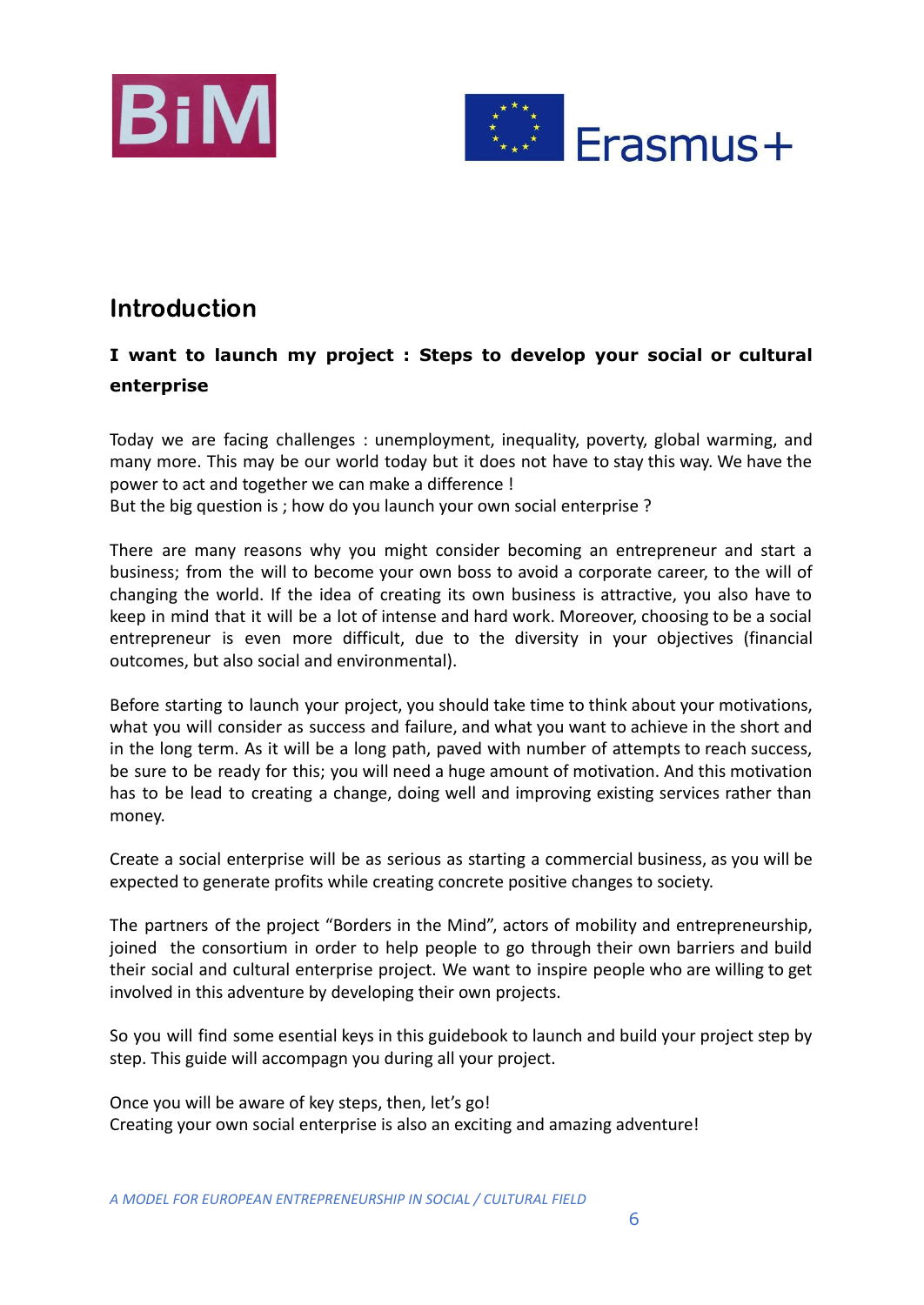

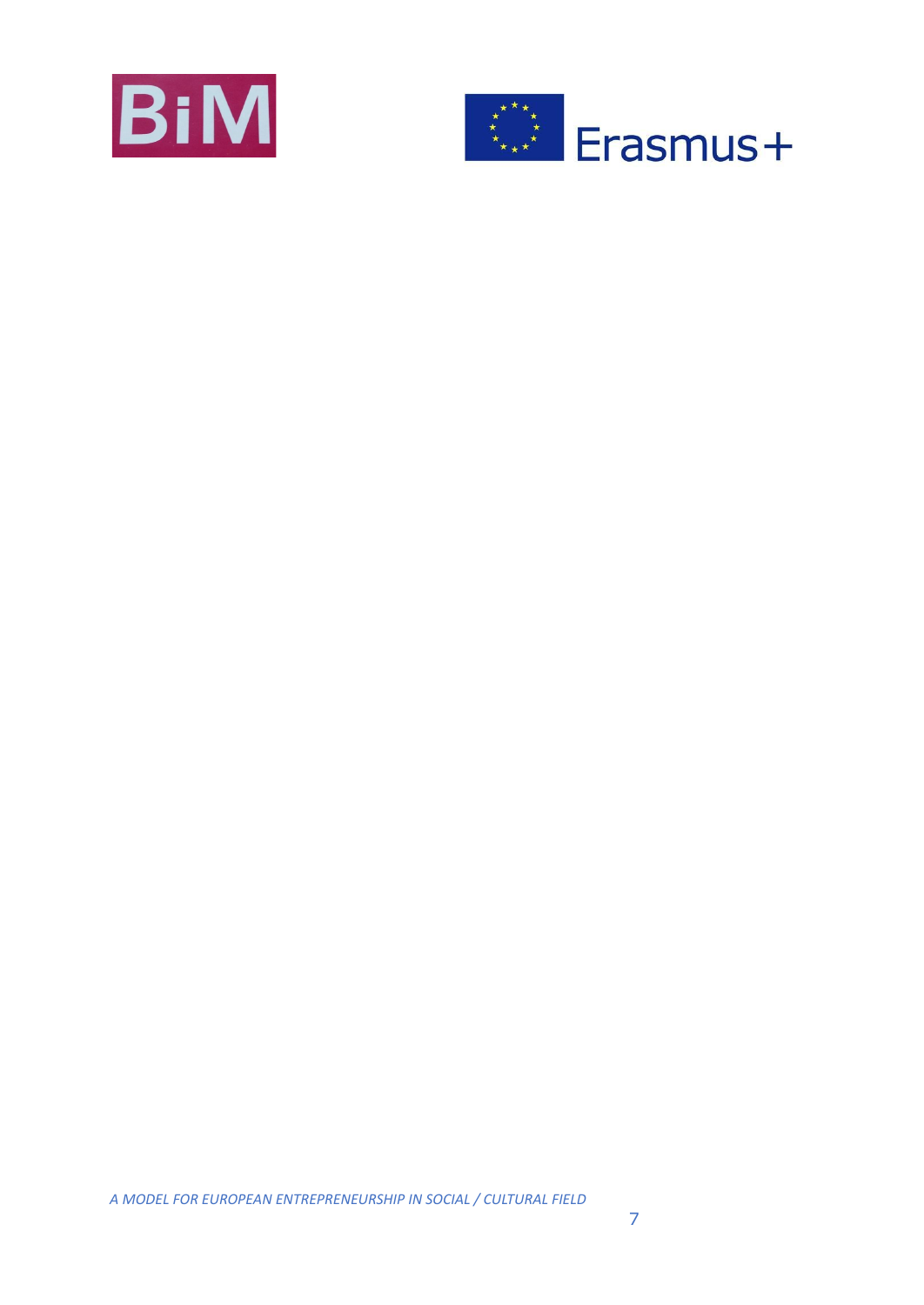



## <span id="page-7-1"></span><span id="page-7-0"></span>**Step 1 : FROM THE IDEA TO THE IMPLEMENTATION : FORMALIZE AND STRUCTURE**

#### <span id="page-7-2"></span>A- Feasibility : legal obligations

First, you must be aware of the legal obligations of your country. You can find below the legal obligations concerning the seven countries where our seven organisations are located.

❖ Cyprus

A new draft bill entitled 'Law for the [development](http://www.dgepcd.gov.cy/dgepcd/dgepcd.nsf/All/DF9FFC9C5ADDE521C2258464001F2F39) and maintenance of a Registry for Social [Enterprises'](http://www.dgepcd.gov.cy/dgepcd/dgepcd.nsf/All/DF9FFC9C5ADDE521C2258464001F2F39), is currently before the House of Representatives. A new law is set to be passed in early 2020.

For more information please click on the following link: [http://www.dgepcd.gov.cy/dgepcd/dgepcd.nsf/page60\\_en/page60\\_en?OpenDocument](http://www.dgepcd.gov.cy/dgepcd/dgepcd.nsf/page60_en/page60_en?OpenDocument)

#### ❖ Greece

An updated summary in English of the legal regulations for social entrepreneurship in Greece is avaialble at: <https://ideannovaship.eu/wp-content/uploads/Greece.pdf>

#### ❖ Ireland

- Start Your business in Northern Ireland check list:
	- o <https://www.nibusinessinfo.co.uk/my-new-business/start-your-business-checklist>
	- o <https://www.nibusinessinfo.co.uk/content/legal-structures-businesses-overview>
	- o <https://www.nibusinessinfo.co.uk/content/checklist-set-limited-company>
	- o <https://www.nibusinessinfo.co.uk/content/checklist-set-sole-trader>
	- o <https://www.nibusinessinfo.co.uk/content/checklist-set-business-partnership>
	- o <https://www.nibusinessinfo.co.uk/content/recruitment-forms-and-templates>
	- o <https://www.nibusinessinfo.co.uk/content/pre-employment-checks>
	- o [https://www.nibusinessinfo.co.uk/content/accessni-who-needs-apply-and-types-che](https://www.nibusinessinfo.co.uk/content/accessni-who-needs-apply-and-types-checks) [cks](https://www.nibusinessinfo.co.uk/content/accessni-who-needs-apply-and-types-checks)
	- o <https://www.nidirect.gov.uk/campaigns/accessni-criminal-record-checks>
	- o <https://www.nibusinessinfo.co.uk/content/employers-liability-insurance>
	- o <https://www.nibusinessinfo.co.uk/my-new-business/running-your-business-checklist>
	- o <https://www.nibusinessinfo.co.uk/content/gdpr-compliance-checklist>
	- o [https://ico.org.uk/for-organisations/guide-to-data-protection/guide-to-the-general-d](https://ico.org.uk/for-organisations/guide-to-data-protection/guide-to-the-general-data-protection-regulation-gdpr/) [ata-protection-regulation-gdpr/](https://ico.org.uk/for-organisations/guide-to-data-protection/guide-to-the-general-data-protection-regulation-gdpr/)
	- o <https://www.nibusinessinfo.co.uk/content/health-and-safety-basics-business>
- Useful Links:
	- o [www.enterpriseni.com](http://www.enterpriseni.com)
	- o <https://yeni.co.uk/>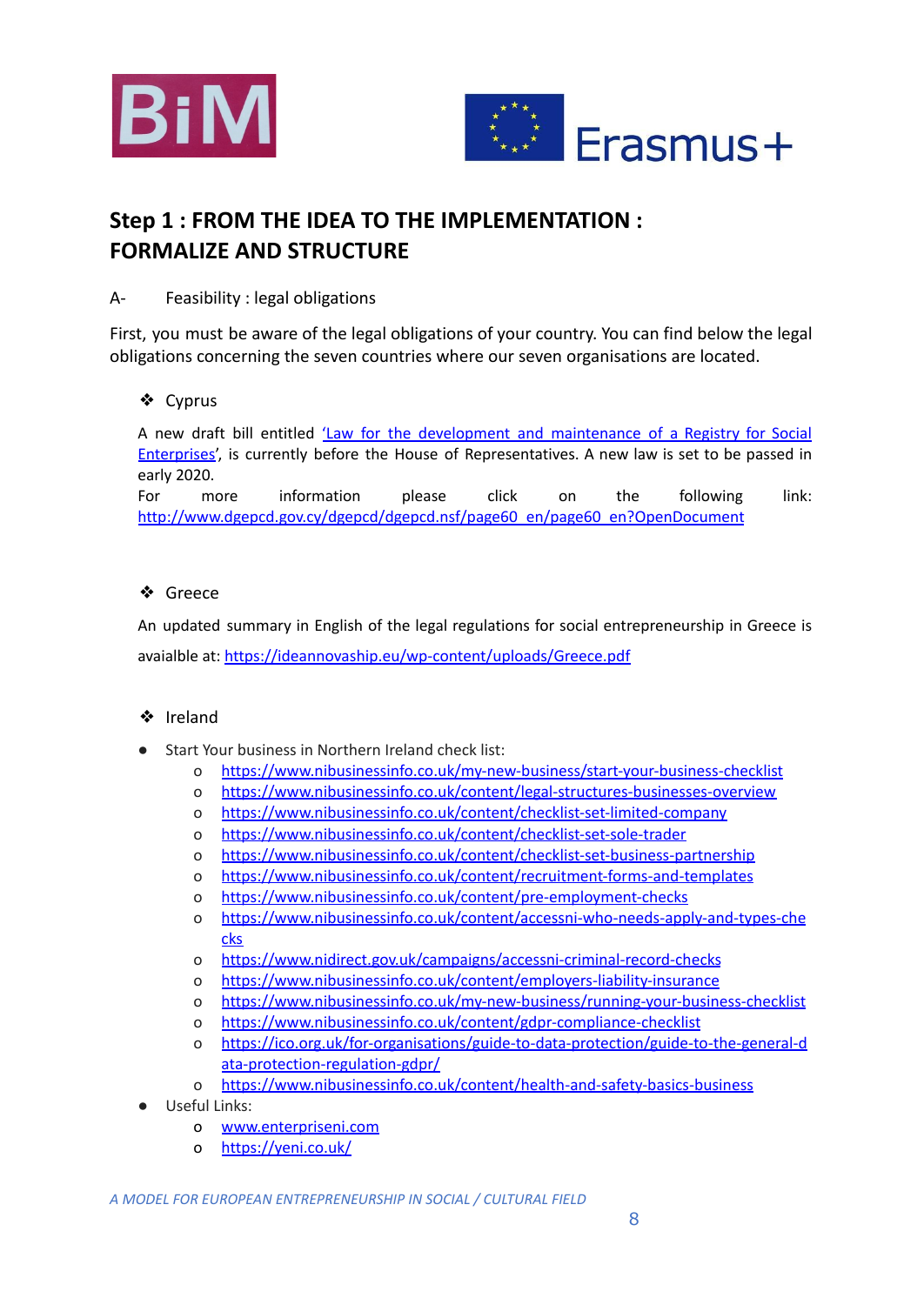



- o [https://www.nibusinessinfo.co.uk/business-support/exploring-enterprise-programm](https://www.nibusinessinfo.co.uk/business-support/exploring-enterprise-programme) [e](https://www.nibusinessinfo.co.uk/business-support/exploring-enterprise-programme)
- o <https://discovernorthernireland.com/>
- o <https://tourismni.com/>
- o <https://www.investni.com/support-for-business.html>
- o <https://www.communityni.org/>
- o <https://nitga.co.uk/about/>
- o <https://visitbelfast.com/>
- o <https://www.belfastcity.gov.uk/>
- o <https://www.womeninbusinessni.com/Home>
- o <https://wearecatalyst.org/>
- o <https://www.goforitni.com/about-go-for-it/>
- o <https://www.communityni.org/>

#### ❖ Italy

- You can find below the website of the Italian Ministry of Work and Social Policies about the "Social Entrepreneurship" legal issues: [https://www.lavoro.gov.it/temi-e-priorita/Terzo-settore-e-responsabilita-sociale-imprese/foc](https://www.lavoro.gov.it/temi-e-priorita/Terzo-settore-e-responsabilita-sociale-imprese/focus-on/Impresa-sociale/Pagine/default.aspx) [us-on/Impresa-sociale/Pagine/default.aspx](https://www.lavoro.gov.it/temi-e-priorita/Terzo-settore-e-responsabilita-sociale-imprese/focus-on/Impresa-sociale/Pagine/default.aspx)
- An interesting article about the legal context for a social enterprise in Italy: [http://www.rivistaimpresasociale.it/archivio/item/183-nuova-disciplina-impresa-sociale-prim](http://www.rivistaimpresasociale.it/archivio/item/183-nuova-disciplina-impresa-sociale-prima-lettura-sistematica.html) [a-lettura-sistematica.html](http://www.rivistaimpresasociale.it/archivio/item/183-nuova-disciplina-impresa-sociale-prima-lettura-sistematica.html)

#### ❖ France

- You can find below the website of the social and solidarity economy development platform: <https://www.avise.org/decouvrir/entrepreneuriat-social/contexte-europeen-et-francais>
- The website of the Regional Chamber of the social and solidarity economy firms: <https://www.cresspaca.org/>
- The French Ministry for the Ecological and Solidarity Transition gathering legal obligations for the actors of the social economy sector: <http://www.esspace.fr/loi-ess.html>
- ❖ Netherlands
- Portal for social enterpises: <https://www.social-enterprise.nl/english>
- ❖ Spain
- Economic and social entrepreneurship in Spain. Resource guide for young entrepreneurs: <http://ceeialcoi.emprenemjunts.es/contando2.php?q=10&n=900>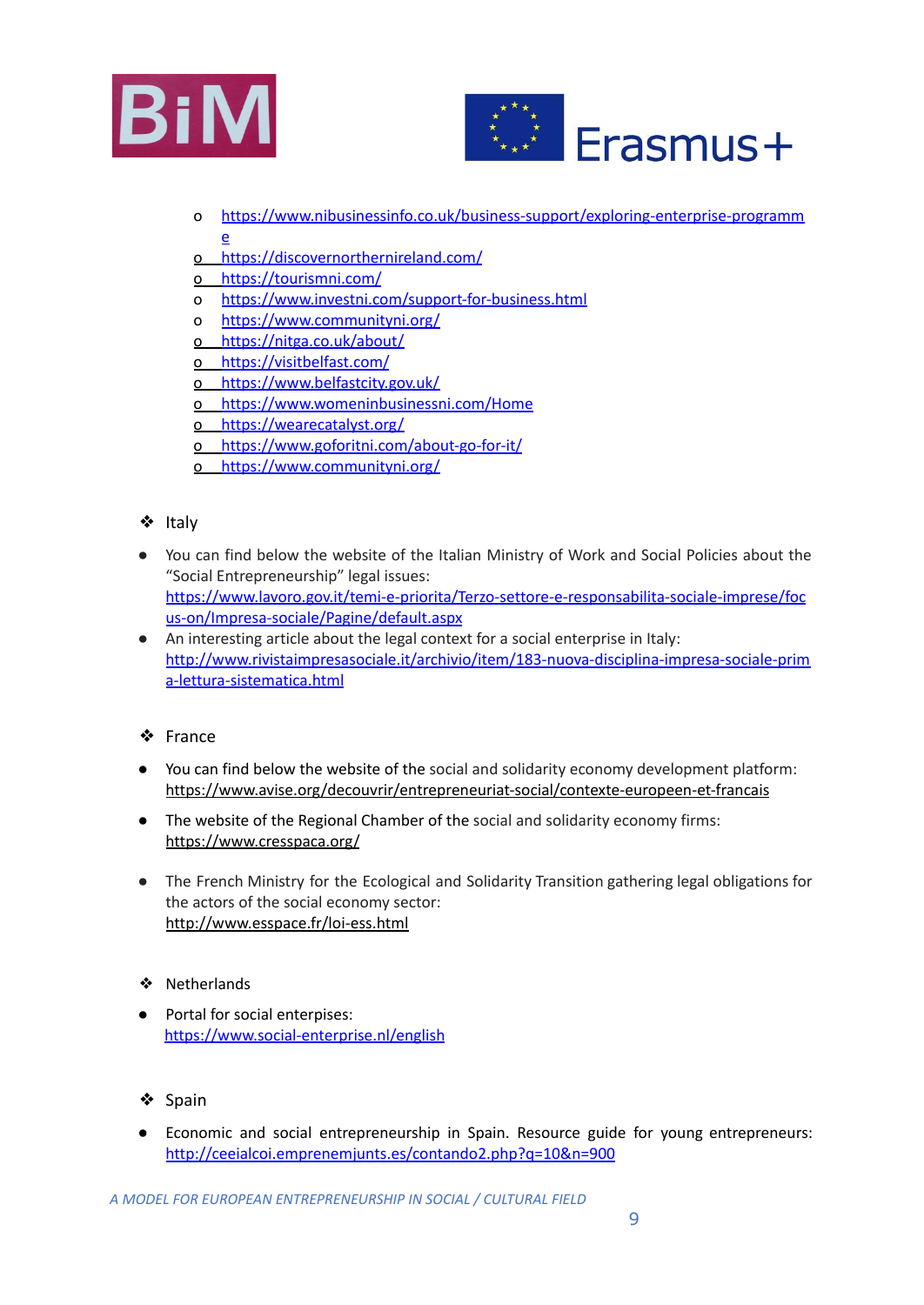



#### ❖ Europe

An interesting guide was released by the European Commission (Directorate-General for Employment, Social Affairs and Inclusion) named: "A recipe book for social finance  $-$  a practical guide on designing and implementing initiatives to develop social finance instruments and markets". The guide is intended to facilitate access to social finance by encouraging investors to provide suitable supply or build capacity for sound demand. It is available for free as PDF in English at:

[https://op.europa.eu/en/publication-detail/-/publication/f1b8099b-fd4c-11e5-b713-01aa75e](https://op.europa.eu/en/publication-detail/-/publication/f1b8099b-fd4c-11e5-b713-01aa75ed71a1/language-en) [d71a1/language-en](https://op.europa.eu/en/publication-detail/-/publication/f1b8099b-fd4c-11e5-b713-01aa75ed71a1/language-en)

#### <span id="page-9-0"></span>B- Relevance

Start to think about these following questions to build your project:

Begin with the question "**Why** do I want to launch this project?" Think about your idea and the problem it aims to solve. Focus on the problem first and ask yourself why does it exist? How my project is going to bring solutions to this problem?

**What** are you concretely going to change? How are you going to do so?

Is your idea realistic? Are you going to be able to deliver your service / product? Think on a practical basis: Would you have competitors? Potential partners?

#### **Be aware of the competitive landscape of the market and interview or meet organizations whose field is close to your idea or connected.**

Will your project be **sustainable?** Will you be fulfilling actual needs?

- ❖ Start to think about the costs and potential outcomes. It is never too early to do so.
- ❖ Think about the market your project is targeting and ask yourself if there is any demand for what you wish to supply. Are there people who will be willing to pay for your services?
- ❖ In order to find out, do not hesitate to get in touch with local authorities (city, region, etc.) and actors related to your demand. They will be full of good advices about the real needs of the place where you will be evolving.

Once this will be made, it is time to **write things done**. Until it is not put on paper, an idea is not a concrete project. Write the framework of your project in a logical manner, create a "Project Charter", this will be the basis and it will structure the idea. It provides a clear course of action and helps to define clearly the goal of the project.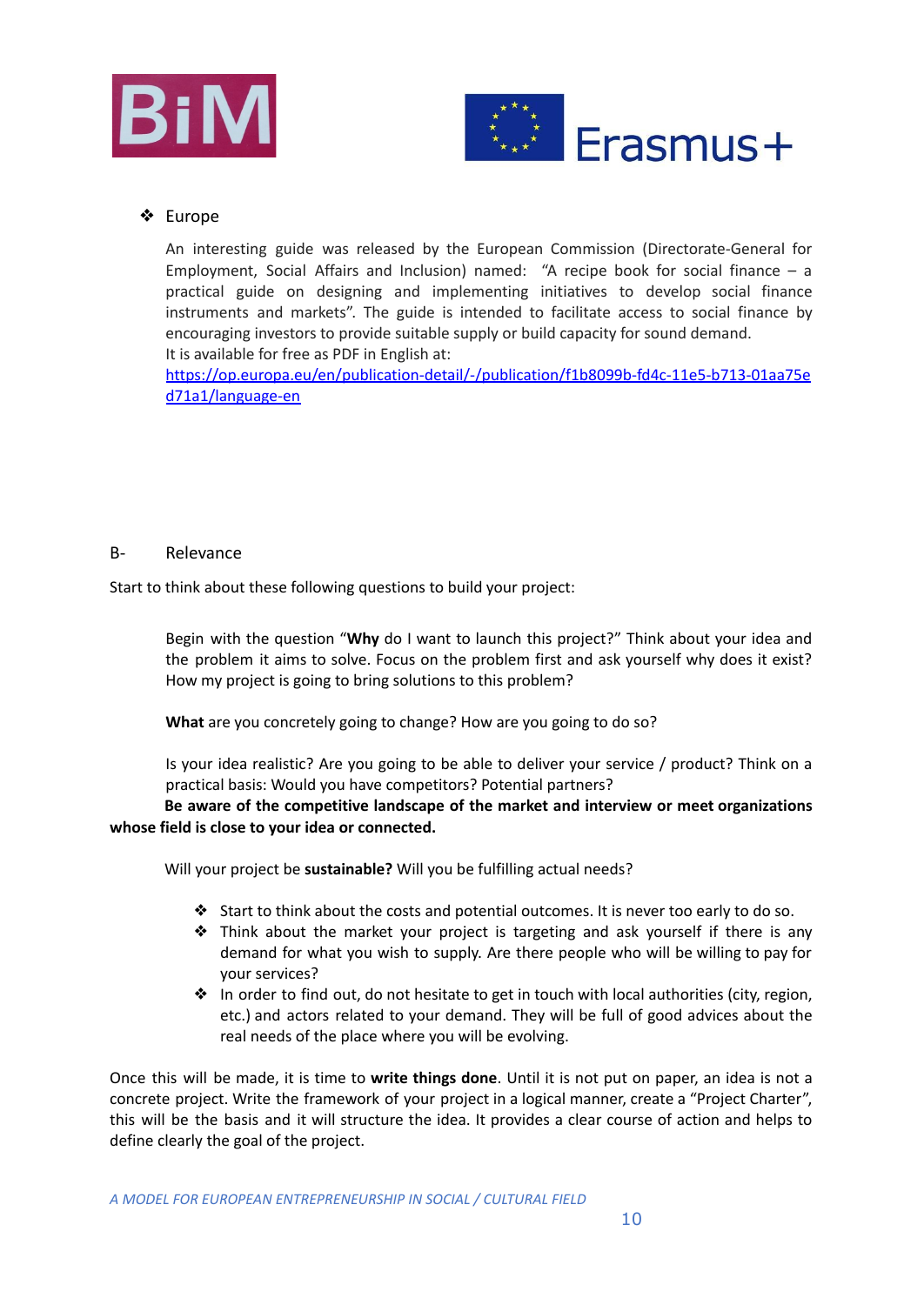



#### <span id="page-10-0"></span>C- The Logical Framework and the charter

This step of "formalization" allows to move from an idea to a structured project ready to be presented. You will have to study the soul of the project and create **a logical framework and a charter**.

These steps will allow you to **define** what you want to **reach** with the project, to unite and motivate team members.



❖ The logical framework:

templates of frameworks, you can use the one you like but just ensure your project will be:

- $\nu$  Impact driven
- $\boldsymbol{\nu}$  Sustainable
- $\vee$  Results based

❖ The "Charter" includes 4 elements :

- $\triangledown$  The Vision: the perfect situation to be reached in the long term. It brings a solution to the identified problem. This is the ultimate goal. This is the purpose for the project.
- $\triangledown$  The Mission: this is what the project proposes to achieve the vision. The goal, the impact. What constitutes the project? It should be clear and realistic. There, the beneficiaries, the benefit and the desired impact should appear. Based on the action, this part is about what will be done. It can change during the life cycle of the project.
- $\triangledown$  Objectives: they define the activities implemented under the project and the expected results.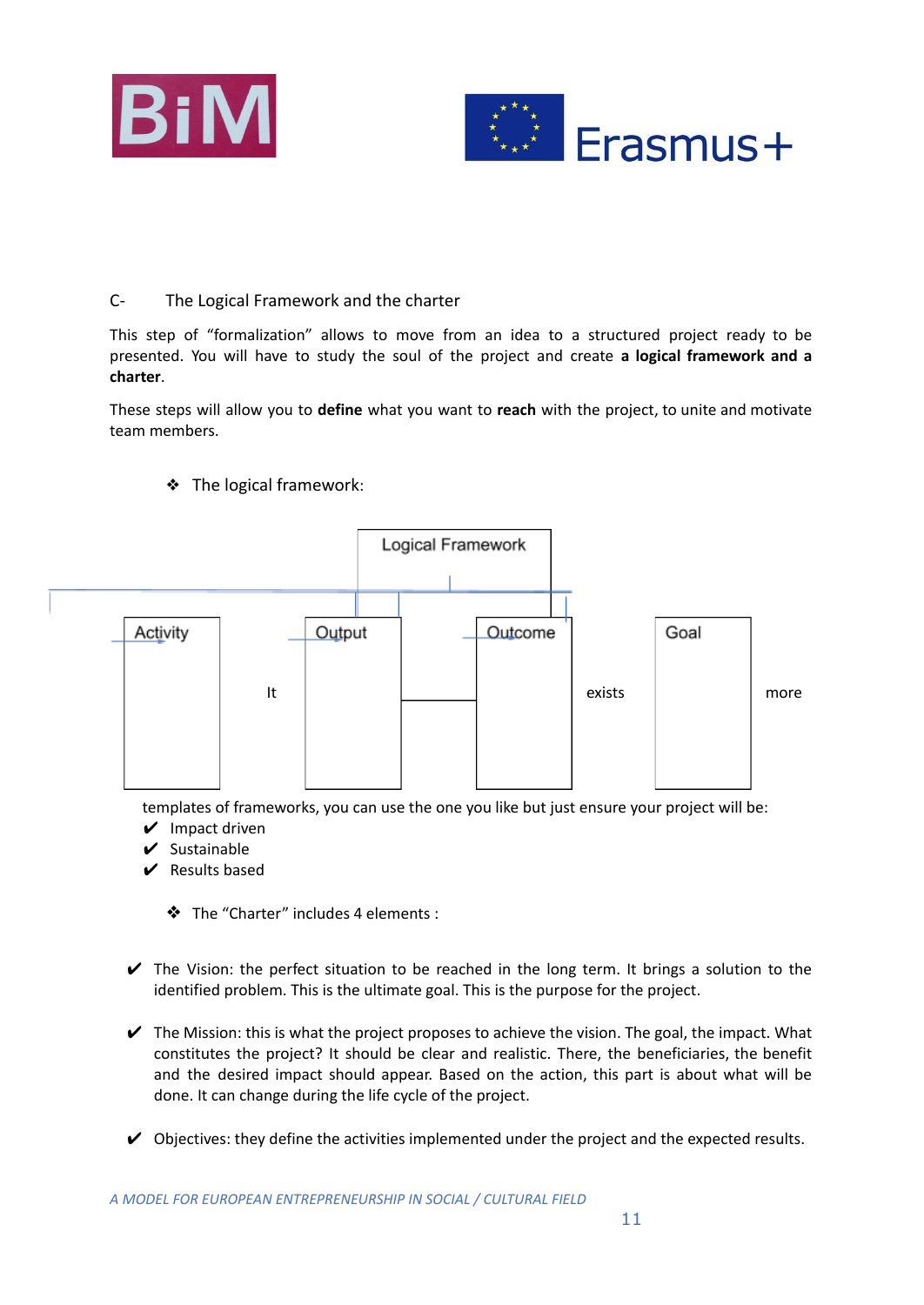



 $\triangledown$  The Principles of action: they specify how to operate every day. The values and the beliefs.

## <span id="page-11-0"></span>**Step 2 : NETWORKING AND INSPIRATION**

❖ Learn from the best practices of similar projects

The networking phase is very important to start the project. It must be inspiring, and allow you to discover similar or complementary projects to yours, especially meeting people and structures which are part of the networks of social entrepreneurs.

There is a lot to learn from other projects and business models. It can inspire you to develop your project idea, your offer and how to implement it by observing what others are doing.

You should strive to keep on learning the best practices and models of other similar projects. We are fortunate to have supportive friends from six organizations all around Europe through the "Borders in the Mind" project. Through this network we are able to exchange best practices and learn outside the boundaries of our country. You can also check the best practices researches of the seven organizations involved in Borders in the mind project and get inspired!

Indeed, partnerships can be an effective way of filling the gaps in your own skills and can have different impacts, and level up your growth:

- $\vee$  Set out your idea on a larger scale, so your partners will be an accelerator to spread your solution.
- $\vee$  Capitalize on other business expertise
- $\boldsymbol{\checkmark}$  Adapt and transfer innovation to your own project
- $\vee$  Create synergies of expertise, geographic coverage, network development ... and potentially offer more comprehensive services.
- $\checkmark$  Seek information in the right place, for example, from those who have already tried.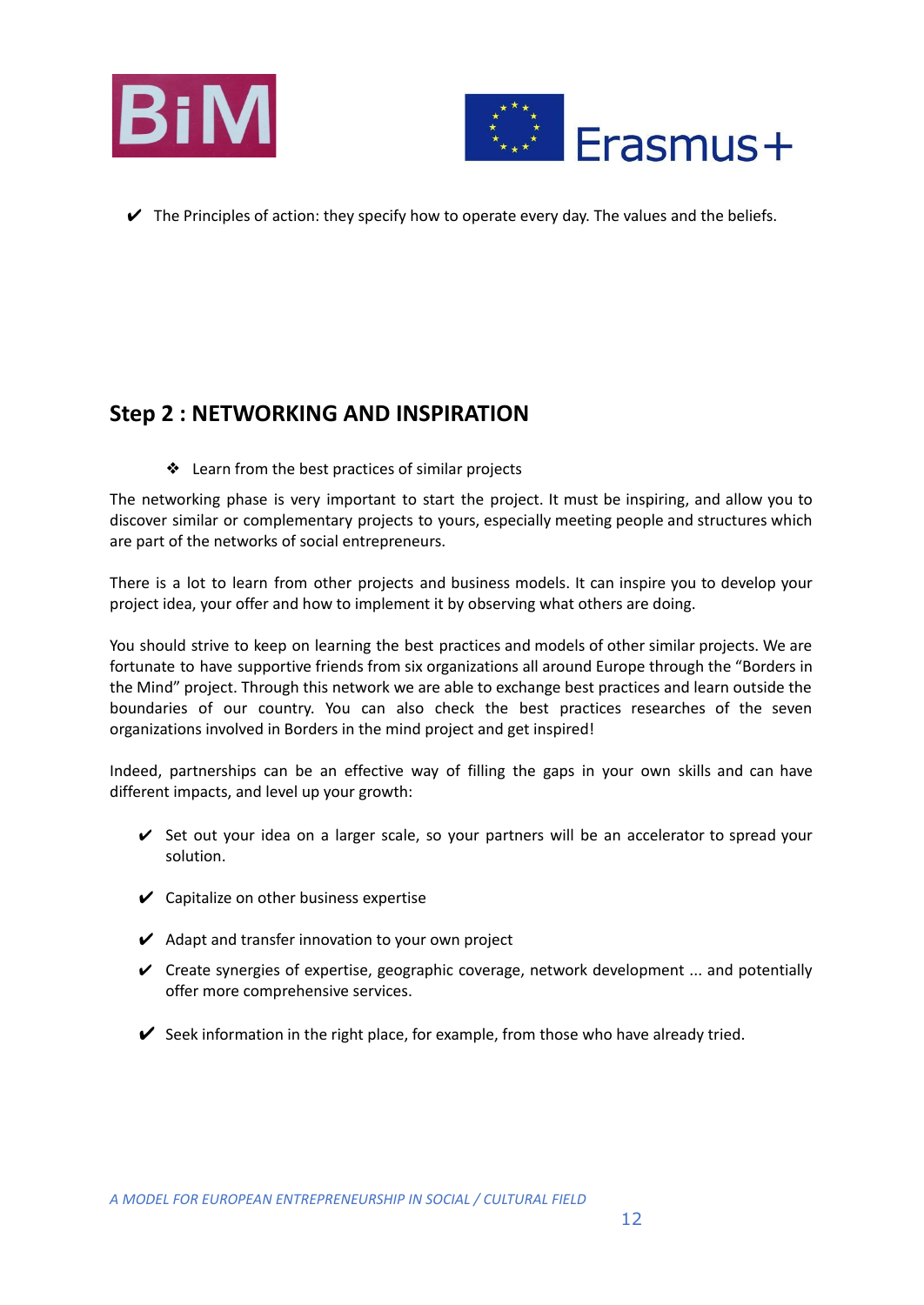



## <span id="page-12-0"></span>**Step 3: THE OFFICIAL WRITTEN PRESENTATION OF YOUR PROJECT**

After these steps of analysis and thinking, you must have an idea of what you are going to do.

To turn your idea into a reality, it is time to write your business model and then think of the operational plan through the business plan.

You will first have to work on your **business model** which will present the financial strategy of your enterprise: how will you create value, for whom, etc. A strong business model will help you to convince investors and to ensure the sustainability and scalability of your project. The business model is a part of the business plan.

Once you have made it, you will have to define the **business plan**. This is a concrete and operational version of the business model. It will be the official document for presenting the global strategy of your enterprise, of your vision, of how you will implement the business model, of your future financial situation (balance sheet) and of your activity (income statement). Moreover, it will help you to identify risks, to measure social and environmental outcomes, and build alliances.

- <span id="page-12-1"></span>❖ The business model sums up:
	- $\checkmark$  Customer segments: niche, behaviour, volume, distribution means
	- $\vee$  Value proposition: issue, need and solution
	- $\checkmark$  Strengths: innovation, added value, competitive advantage
	- ✔ Broadcast Chain: objectives (communicate, sell, distribute, create customer loyalty, level up) and how (direct or indirect)
	- $\vee$  Key partners: financial, operational and suppliers
	- $\vee$  Key activities: action plan
	- $\checkmark$  Key resources, cost structure and growth perspective
	- $\vee$  Revenue streams
	- $\mathbf{V}$  Risks
	- $\vee$  Key expertise and skills

<span id="page-12-2"></span>❖ The business plan:

It sums up different points:

- How can you implement the project in three years?
- Profitability analysis
- Revenue forecast
- Budgeting
- Human resources
- Calendar of activities
- Supply chain

To begin, there are some tips to write your business plan:

 $\vee$  An executive summary for people reading your business plan in a hurry, to be able to find the essential elements. Do not forget to mention the social impact of your project.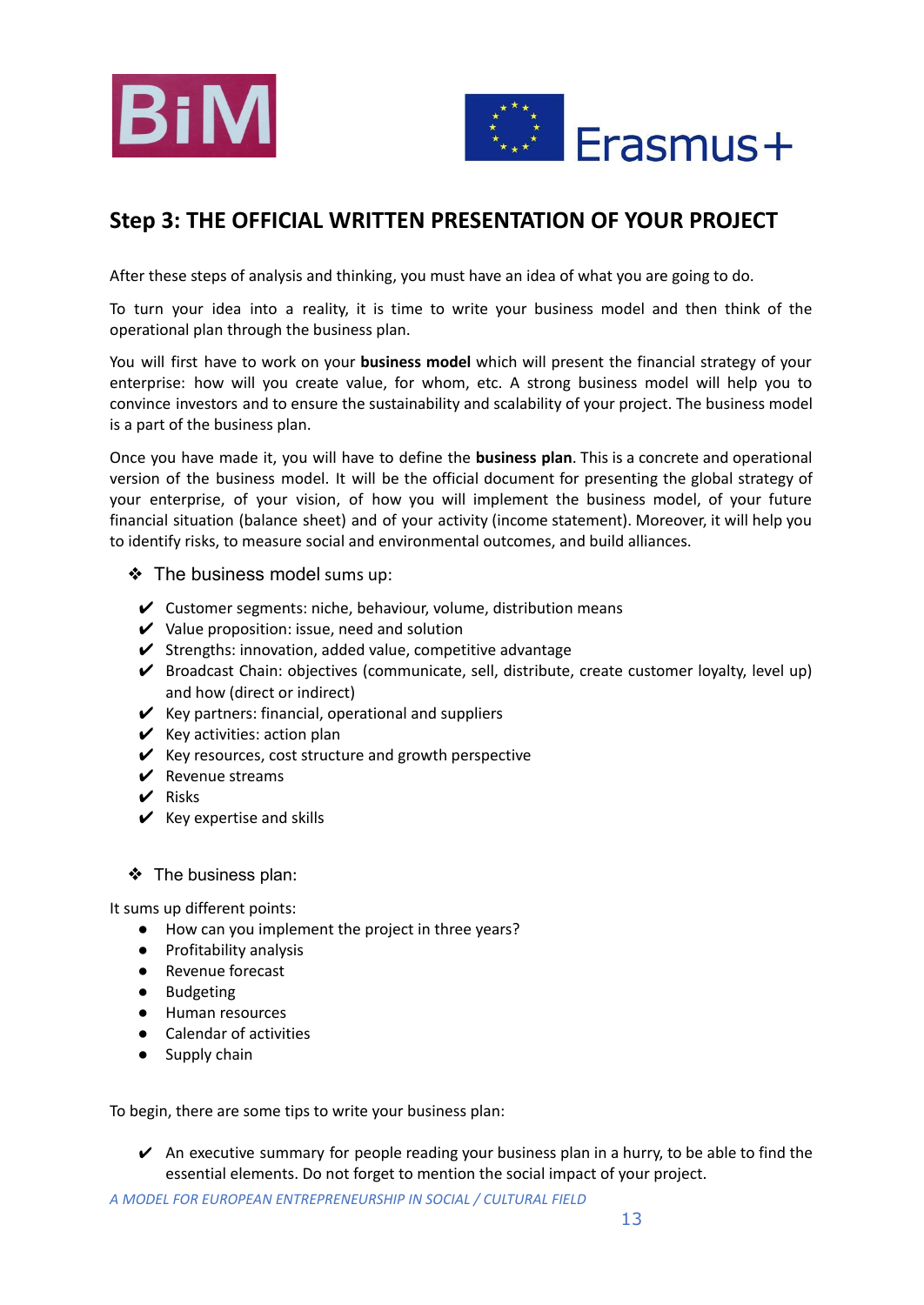



- $\vee$  Make things clear: what will you do, offer, produce, to whom and how will you do it?
- $\checkmark$  Talk about your social impact.
- $\checkmark$  Talk about the marketing side: describe your target market, talk about your product/service, and explain how and why it is better/ different/answering other needs identified by other competitors. Show that you are aware of what is currently being done and identify why you are unique or bring a complement to the current offers.

Different templates exist, here is an example of the structuration:

- <span id="page-13-0"></span>❖ Table of contents of the business plan
- 1. Introduction Executive summary
- 2. Project Overview
	- Nature of the project
	- Assets and obstacles
	- Project history
	- Objectives
- 3. National market analysis and strategy
	- Customers
	- The market: Explain how you will reach your market, where you will sell your services/products, and at what price.
	- Distinctive features of the demand
	- Distinctive features of the supply
	- Competing / cooperation possible
	- Strategy
- 4. Local market analysis
	- Location of your shop if any
	- Customer catchment area
	- Field Survey
	- Evaluation of the market (interview or global local research analysis)
	- Location of competitors
- 5. Management
	- Commercial means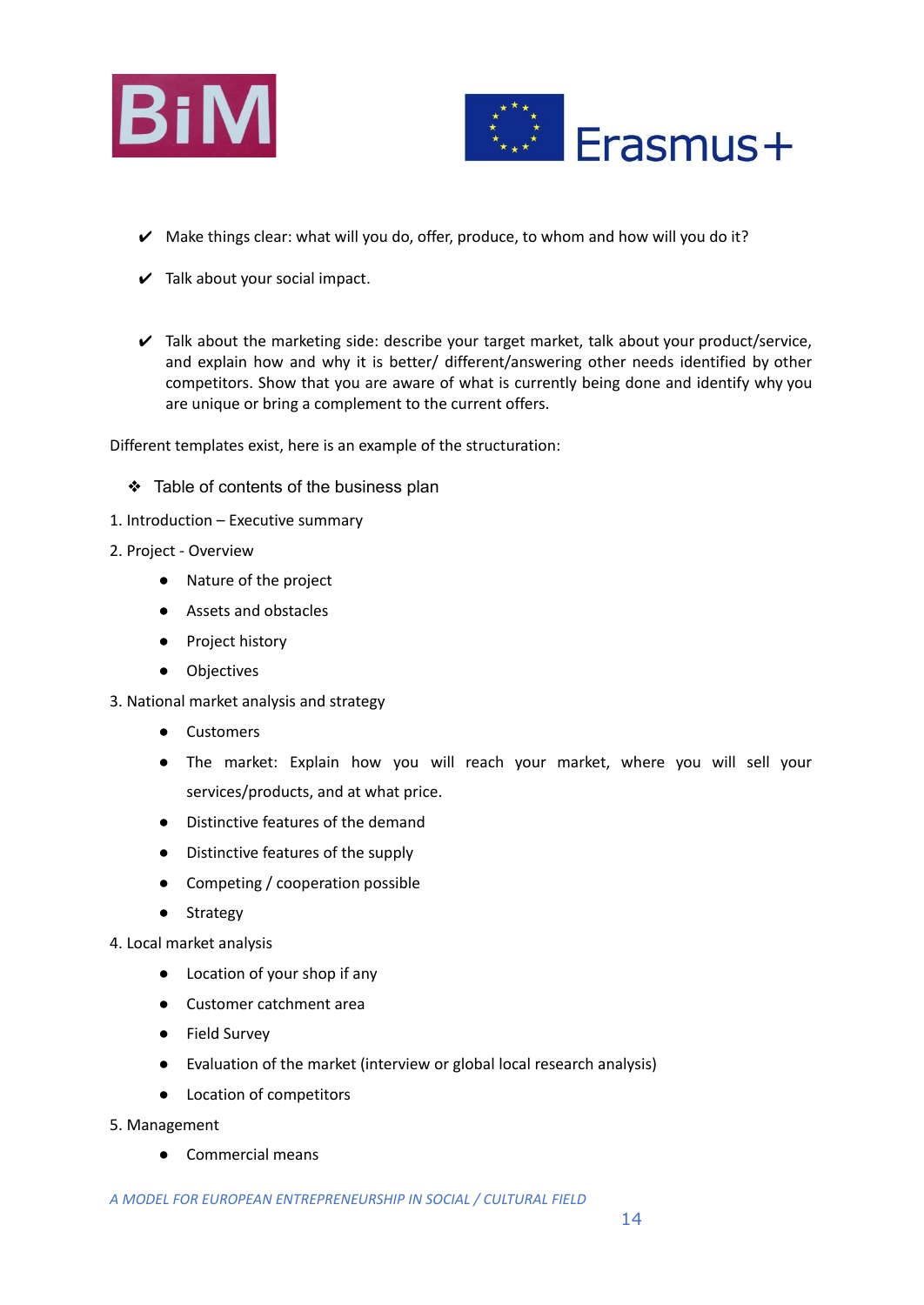



- **Production means**
- Human resources
- Administrative means

6. Investment and projections

- Revenue forecast
- **Financial evaluation**
- <span id="page-14-0"></span>❖ The operational plan:

An Operational Plan is a highly detailed plan that provides a clear picture of how a team, section or department will contribute to the achievement of the organisation's goals. The operational plan maps out the day-to-day tasks required to run a business and cover.

The plan covers the what, the who, the when, and how much:

- What the strategies and tasks to be achieved / completed
- Who the individuals who have responsibility for each task strategy / task
- When the timeline for which the strategies/tasks must be completed
- How much the financial resources available to complete a strategy/task

Some essential elements have to be in it:

- $\vee$  Describe the milestones, the important things that were put in place or still need to happen. Talk about what have been done so far and about the development of your enterprise with concrete numbered objectives.
- $\vee$  Insert a risks analysis: show that you have anticipated the risks and how you would potentially answer them.
- $\checkmark$  Financial forecast. This is a crucial section, and any investor will take the time and look at it carefully.

If you are looking for people to invest in your project, you should be clear about your needs and the purpose of the money you are asking for.

All the « annexed » documents you might want to add have to go at the end of the business plan, to keep it clear.

But do not forget: these are advices that can be adapted to your needs. However, it should help you to understand what will be expected.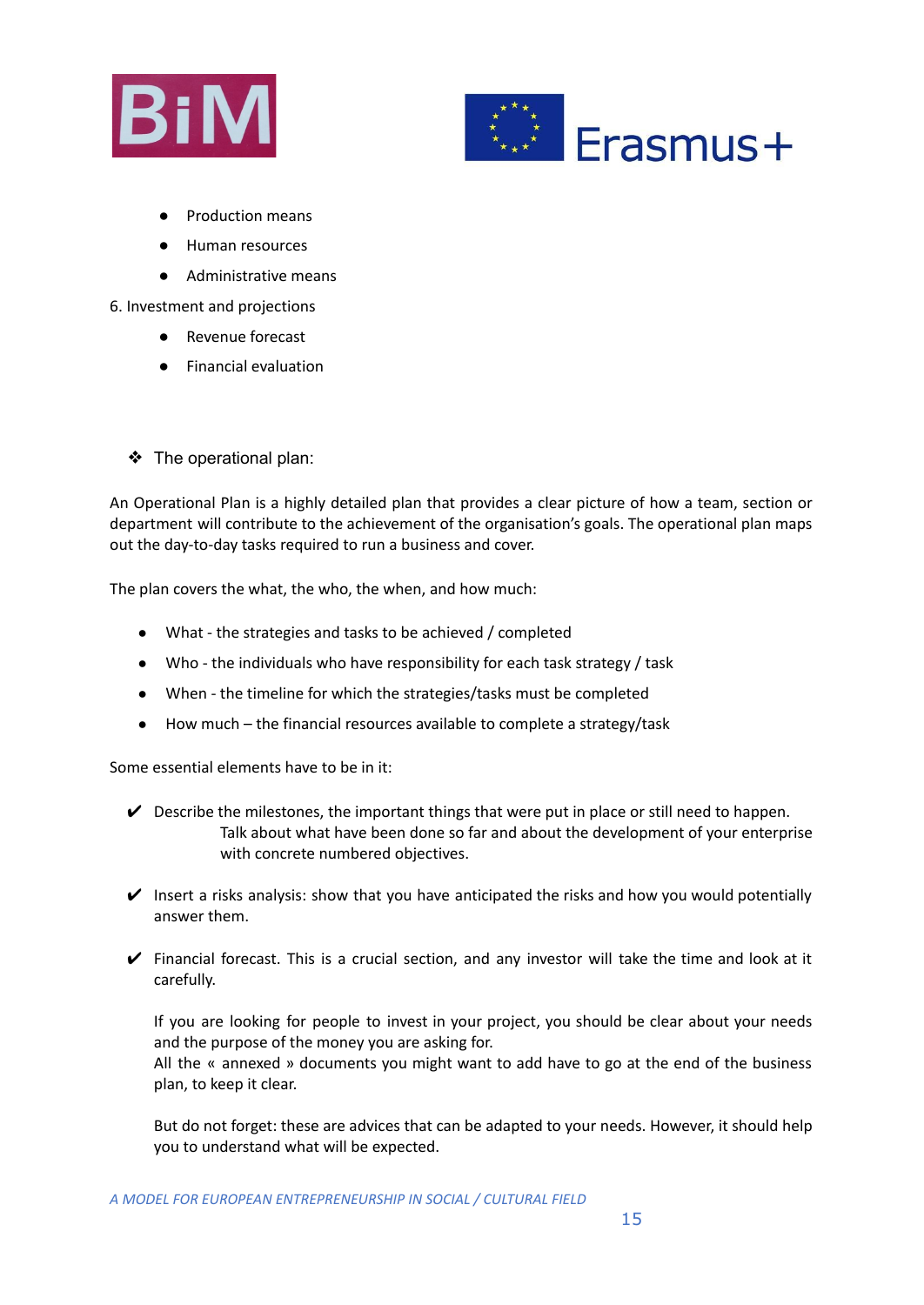



Top advices:

- $\vee$  Put passion inside it!
- $\vee$  Use simple words,
- $\vee$  Write it yourself,
- $\vee$  Include realistic financial projections,
- $\vee$  Put hard facts, concrete information, and operational details.
- $\vee$  Make it short and go straight to the point (from 5 to 25 pages is great!) : show what you will realize and avoid acronymes.

After all these keep in mind that you need to be agile ! You will probably meet opportunities and challenge on the way that need to be considered to change perspectives and adapt some part of the initial plan !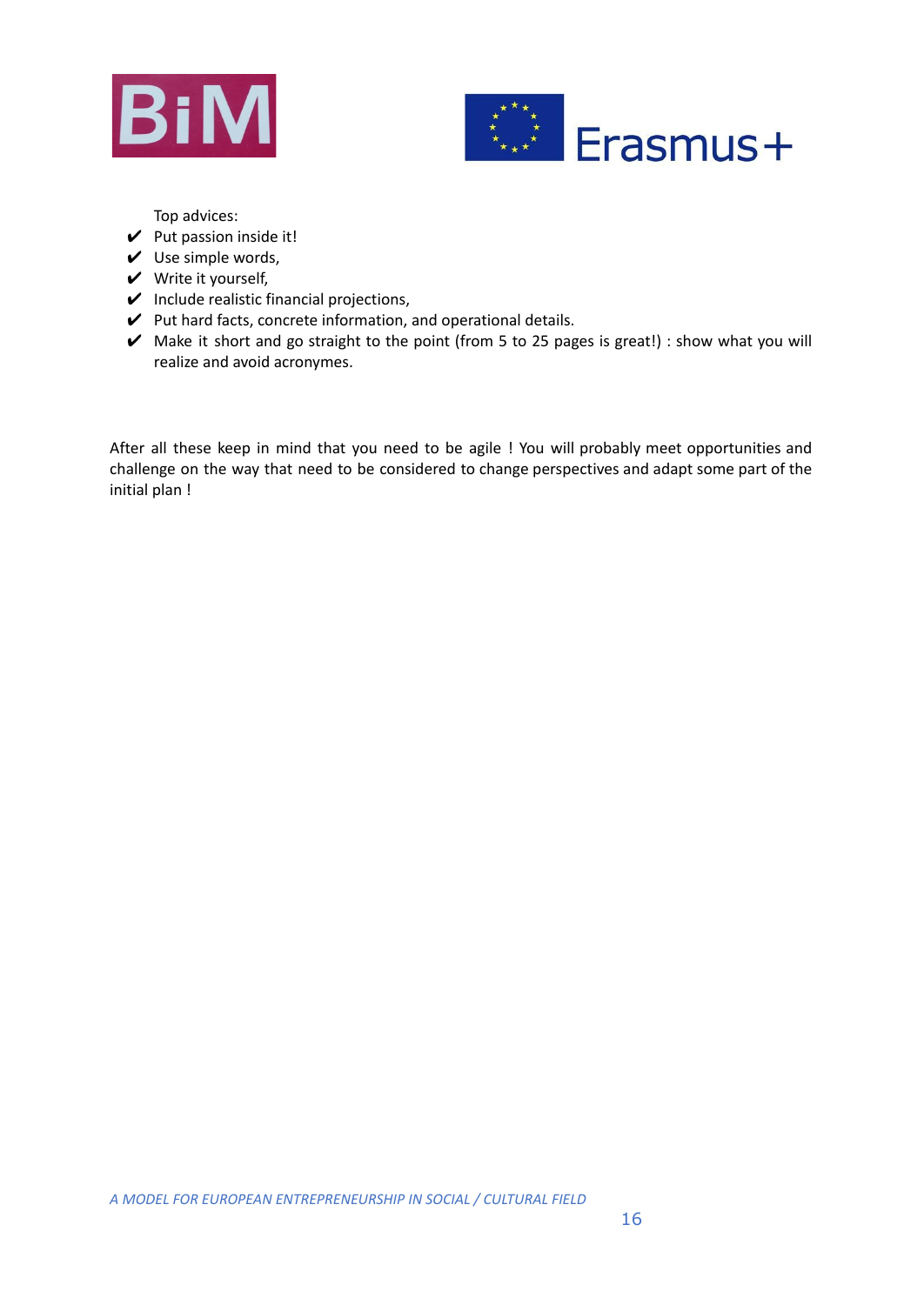



## <span id="page-16-0"></span>**Step 4 : GET FUNDING, SETUP THE ENVERONMENT AND MEASURE THE IMPACT**

#### <span id="page-16-1"></span>❖ Funding

It is all about getting cash for your enterprise. For a project to work, means must be in the position to fulfill the needs. Be careful: do not underestimate these financial needs.

There are different ways to find fund to start your enterprise. What are the tools suiting the best your project, whether in the process of creation or development?

Here are some tips and a selection of the main financial tools open to structure in the social and solidarity economy field.

- ✔ **Grants**: as there is no repayment required with this, it is attractive for a lot of entrepreneurs. Depending on your legal registration though, you might not be able to access those grants. However, there are more and more grant making trusts that will help you if you can prove the social benefits of the enterprise, no matter if you are not a non-profit organization. These can be grants from big enterprises, foundations... that are more and more willing to promotion social innovation and new creative and sustainable business.
- ✔ **Crowdfunding:** there are many crowdfunding platforms at national levels. Crowdfunding is a method of raising capital through the collective effort of friends, family or even individual investors who would have seen your project and are willing to help you launch your activity. This allow people who believe in a project to help to its creation. It will be for you a way of finding money to kick start your project, but also involve your close network and have a great exposure. Choose the platform you like the most, present clearly your project, its implication, and why you are asking this amount of money. And then, launch your own campaign! Be aware that a successful crowd funding activity require time and be carefull in the gift given for supporters – they should not cost you more than what it brings!
- ✔ Don't forget about **bank finance**. They won't take big risks, so be ready to convince them with solid proof so they will lend you the money you need to start your activity.

There are also an increasing number of social banks understanding the challenges of social enterprises and which will be more supportive with your project.

Tips: If possible, try to diversify your funding sources to limit the risk of an excessive dependence to a financial or economic partner.

<span id="page-16-2"></span> $\triangleleft$  Setup the environment<sup>1</sup>

<sup>&</sup>lt;sup>1</sup> European Commission, Directorate-General for Employment, Social Affairs and Inclusion (2016): A recipe book for social finance – A practical guide on designing and implementing initiatives to develop social finance instruments and markets. Varga, Eva and Hayday, Malcolm (authors). Luxembourg: Publications Office of the European Union.

<https://op.europa.eu/en/publication-detail/-/publication/f1b8099b-fd4c-11e5-b713-01aa75ed71a1/language-en> *A MODEL FOR EUROPEAN ENTREPRENEURSHIP IN SOCIAL / CULTURAL FIELD*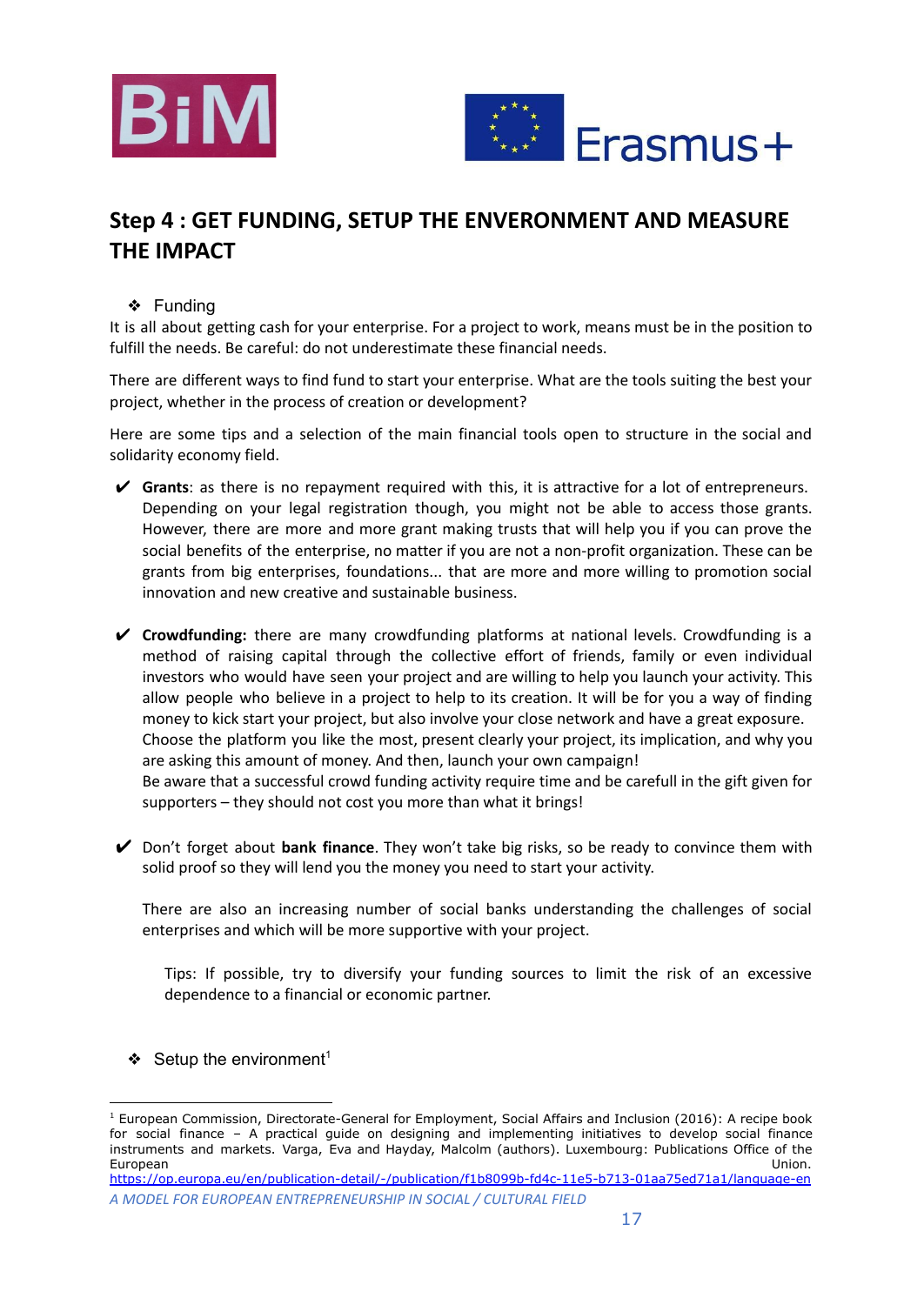



The enabling environment for social enterprise development and finance has relevant components and depends to a great extent on the overall level of the development of the economy and the financial sector.

The three main spheres of the environment are:



*Source 19/12/2019: A recipe book for social finance*

**Regulation and policies sphere:** the interest is in laws and regulations governing the charity sector, possibly including specific regulations for social enterprise. Some countries have introduced special legal forms for social enterprise (e.g. Italy or Slovenia), while in others there may be tax incentives favouring certain forms of social enterprise (e.g. social cooperatives in Hungary).

A social enterprise strategy or other government strategies for social finance may be in place, which can directly influence the way the field develops.

An important part of such strategy may be the allocation of specific funding (from EU or national sources) towards social enterprises or to support infrastructure development. Policies affecting social services, care or environmental services may impact social enterprise development by providing or closing market opportunities for them.

**Market sphere:** the market access and success are key questions for the demand side: How open is the consumer and public market to purchasing from social enterprises and so securing sustainable revenue-generating models? Is there targeted regulation that encourages certain customer behaviours, such as the Social Value Act15 in the UK? Public sector markets may or may not be accessible to social enterprises, either for regulatory reasons or due to high barriers to entry. On the supply side, it is important to examine both the level of sophistication of the financial markets and the level of development of the specific social finance market. When the former is underdeveloped, chances are that the latter will be in an embryonic state, because financing instruments and models that have not yet been tested in the mainstream are unlikely to be tried in the social finance arena, except by community-led or crowdfunding sources.

**Culture sphere:** attention should be paid to the existence, or lack thereof, of philanthropy and a culture of giving, to the general openness of society to a social/environmental message, and to the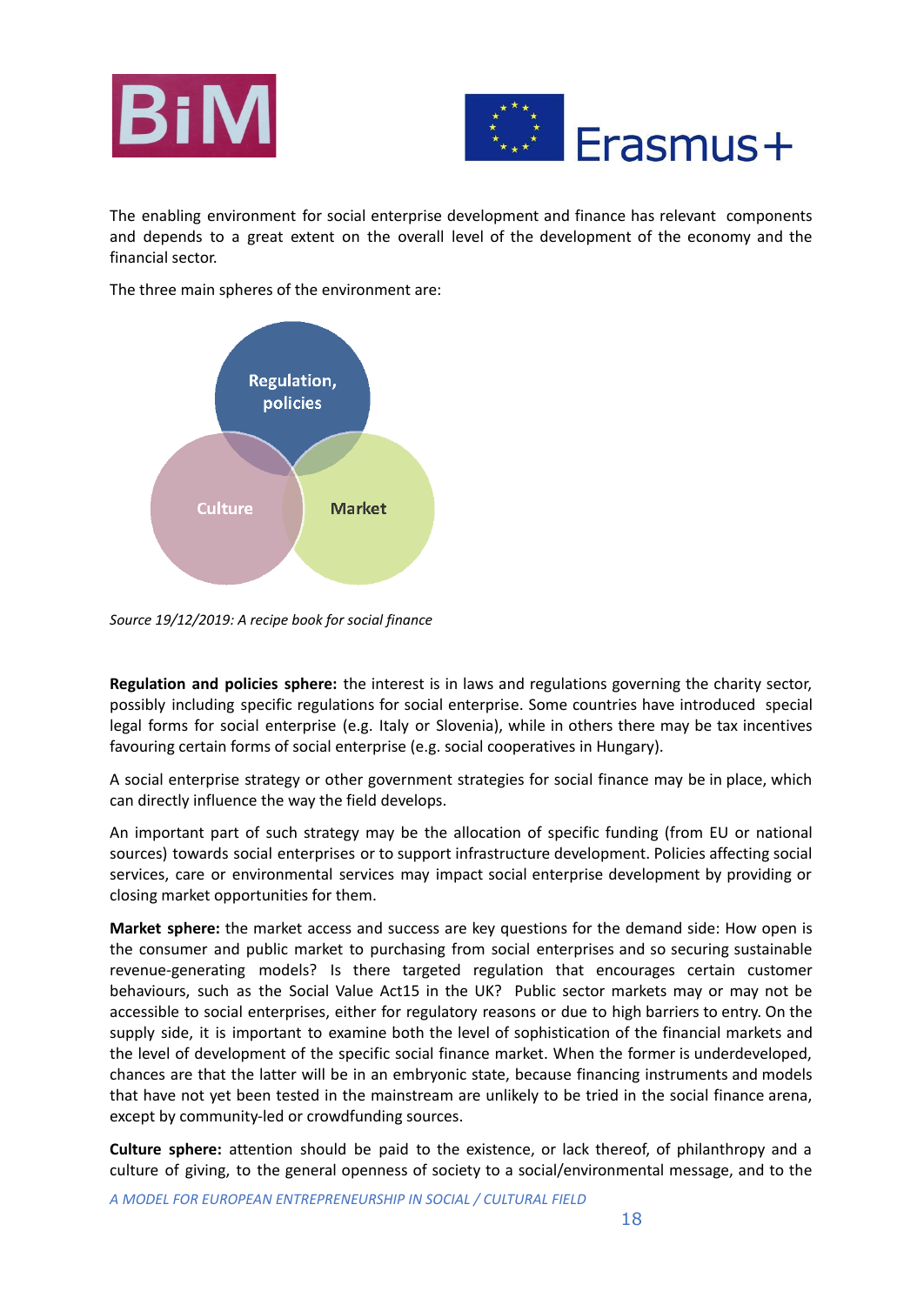



existence of entrepreneurial, innovative thinking. Experience shows that in markets with strong philanthropic traditions, social investors find partners more easily. On the supply side, relevant cultural aspects include innovative thinking in the financial markets and the existence of risk appetite.

For example, if all investors prefer low-risk, low-return deals, high-risk social enterprise start-ups are unlikely to be funded locally. A culture of collaboration is very important for both the supply and the demand side, as a lack of such culture may impede the development of potentially beneficial joint delivery or co-investment models.

#### <span id="page-18-0"></span>❖ Monitor and evaluate your impact

As a social enterprise, it is vital to have a result framework to help you to determine the link between your activity and the outcomes through the help of your indicators. If your interventions do not translate to your desired outcome, then it is time to rethink your strategies. Were your assumptions correct? Are you really working toward your desired impact?

Internal and external factors will lead to changes. You constantly have to understand what has changed, determine how to adapt your model, implement changes and review your success.

In order to evaluate your impact, use social impact indicators. The indicators have to be:

- $\checkmark$  Specific target a specific area for improvement.
- $\vee$  Measurable quantify or at least suggest an indicator of progress.
- $\checkmark$  Assignable specify who will do it.
- $\blacktriangleright$  Realistic state what results can realistically be achieved, given available resources.
- $\checkmark$  Time-related specify when the result(s) can be achieved.

They will permit to assess the effectiveness (the impact) of your interventions.

Prioritize practical indicators, focusing on data. For example, talk about number of people benefiting from your action, the economic value created, but also social well-being, creation of social cohesion…

An example of a result framework:

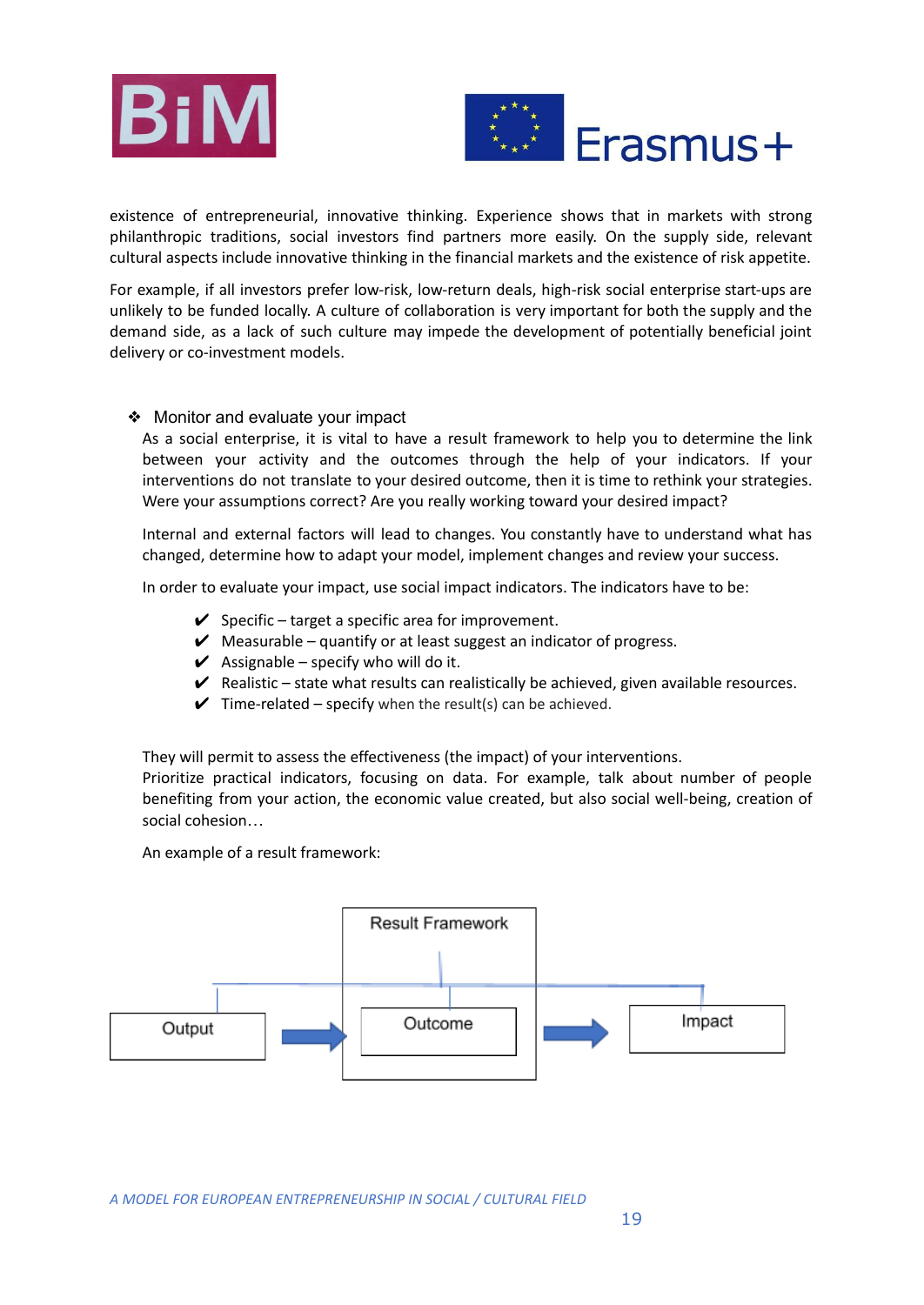



## <span id="page-19-0"></span>**Step 5: GET SOME SUPPORT**

Do not be afraid of getting some support. There are lots of organizations that support startups through different programs:

- Acceleration and incubation programs
- Digital advancements
- Deploying volunteers
- Seed capital
- … and many more! They are different depending your region and/or country. Identify these structures and get some help, you're not alone!

Here are some differentiations between a couples of structures:

- ❖ **Startup accelerators:** they work with entrepreneurs for a short period of time, usually from 3 to 4 months, and help you to go through the first steps of the creation of your enterprise. Their goal is to make you go from the idea to the creation of your enterprise in a few weeks.
- ❖ Business incubators: an organization sets up to provide office space, equipment, coaching, networking connections, sometime registration number and capital to new businesses that are just getting started. It must accelerate the growth and the success of the new enterprise. It usually last more than a year.
- ❖ You can also get lots of advices and support **on the internet**, on website specialized on social and solidarity economy questions that will give you, through their articles and guides, tips to kick start your own business.

These steps are concise, and some of them are more practical advices rather than concrete tools. Therefore, this is not an exhaustive guide to follow. However, it should help you get started and guide you through your different questionings.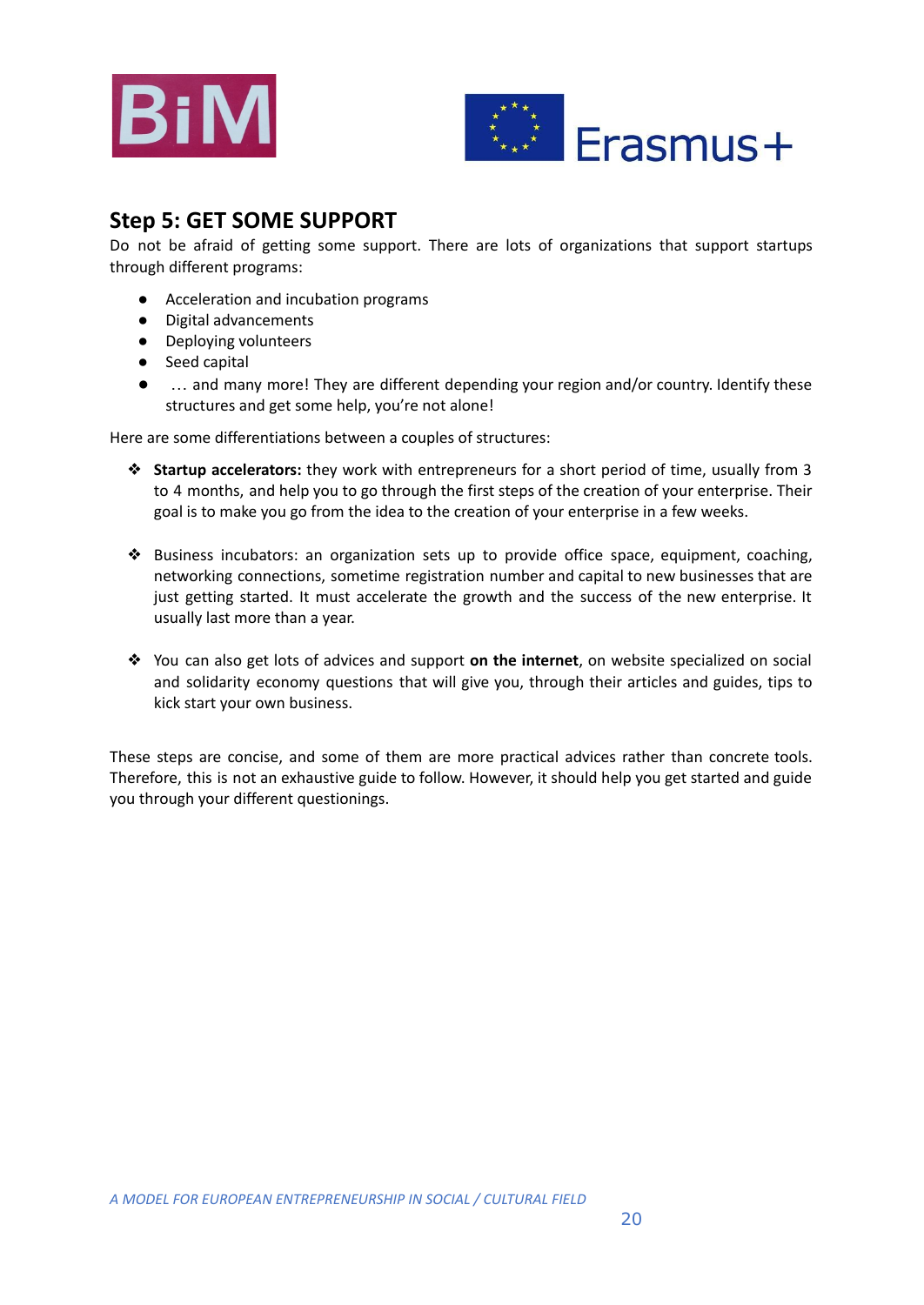



### <span id="page-20-0"></span>**CONCLUSION**

As you can see, social or cultural entrepreneurship and social economy is a multidimensional movement, having different realities depending on its place of action, but also depending the problem it attempts to solve. Still it uses the economy and has many similarities in the steps to go through as a general business. Still remember and be strong about your social impact – this will help you to go through challenges and create sustainable development.

The diversity of the movement of social business is a strength, because it allows conditions for innovation and create answers at different problems.

« To overcome poverty and the flaws of the economic crisis in our society, we need to envision our social life. We have to free our mind, imagine what has never happened before and write social fiction. We need to imagine things to make them happen. If you don't imagine, it will never happen. » Muhammad Yunus

We hope this guide will help you through the first steps and encourage you to become a changemaker; it is time to make things happen!